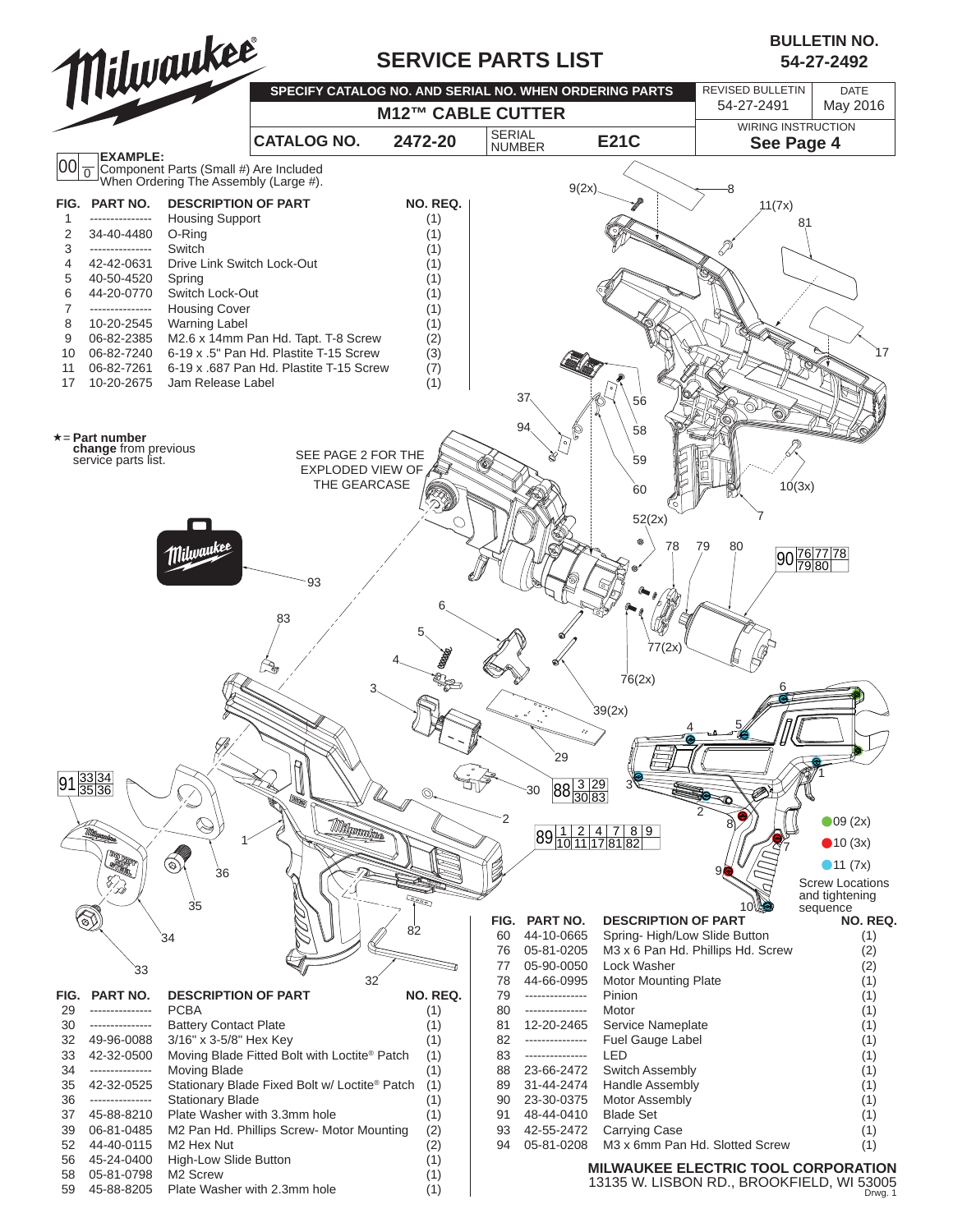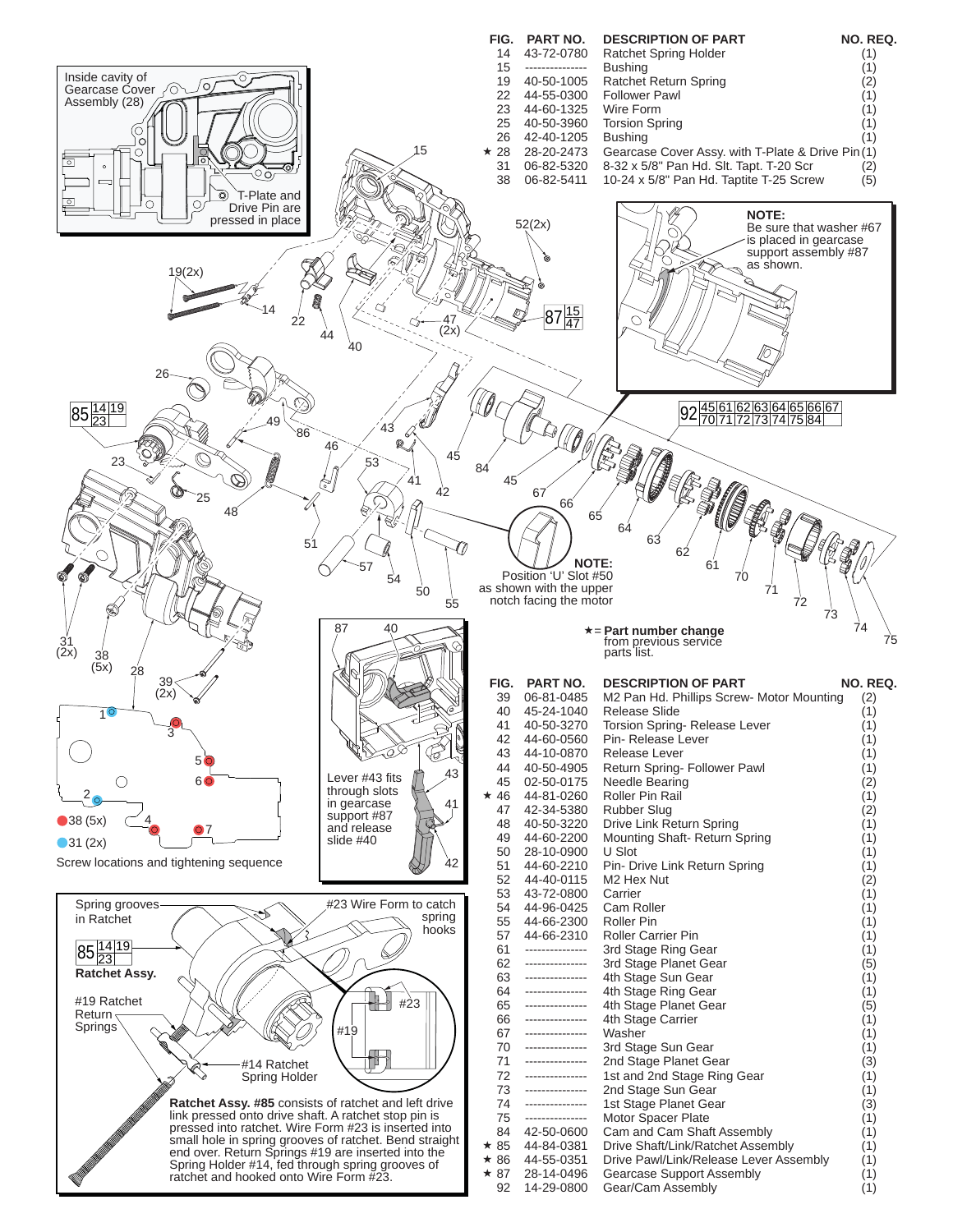

- 14 Apply a thin coat of 'L' grease to area shown. Be sure to cover the roller carrier slot and the surfaces the roller pin will have contact with.
	- 15 Coat the cam pocket of the gearcase support with 'L' grease.
	- 16 Place a thin layer of 'L' grease to the inside walls of the gearcase cover bushing and follower pawl shaft hole. Apply a thin coat of grease to the area outside the bushing.
	- 17 Apply a thin coat of Type 'P' grease to the ring gear pocket of the gearcase support assembly.
	- 18 Apply a thin coat of Type 'P' grease to the ring gear pocket of the gearcase cover.
	- 19 Place a thin coat of 'P' grease to the gear components shown above. Be sure that all ring gear teeth and planetary gear teeth are completely covered.

1 Place 5 grams (approx. 3/16 ounce) of Type 'L' grease in the upper left corner of gearcase support assembly.

- 2 Apply a thin coat of 'L' grease around and in the drive shaft bushing.
- 3 Apply a thin coat of 'L' grease to area shown. Be sure to cover the roller carrier slot and the surfaces the roller pin will have contact with.
- 4 Coat the cam pocket of the gearcase support with 'L' grease.
- 5 Place 5 grams (3/16 ounce) of 'L' grease in carrier pin pocket.
- 6 Coat the release slide slot in gearcase support with 'L' grease.
- 7 Apply a thin coat of 'L' grease to the roller pin prior to assembly with the carrier and roller.
- 8 Coat the top and bottom surfaces of the carrier with 'L' grease.
- 9 After assembly in the carrier with the pin, add 3 grams (approx. 1/8 oz. of 'L' grease to the surface of the roller.